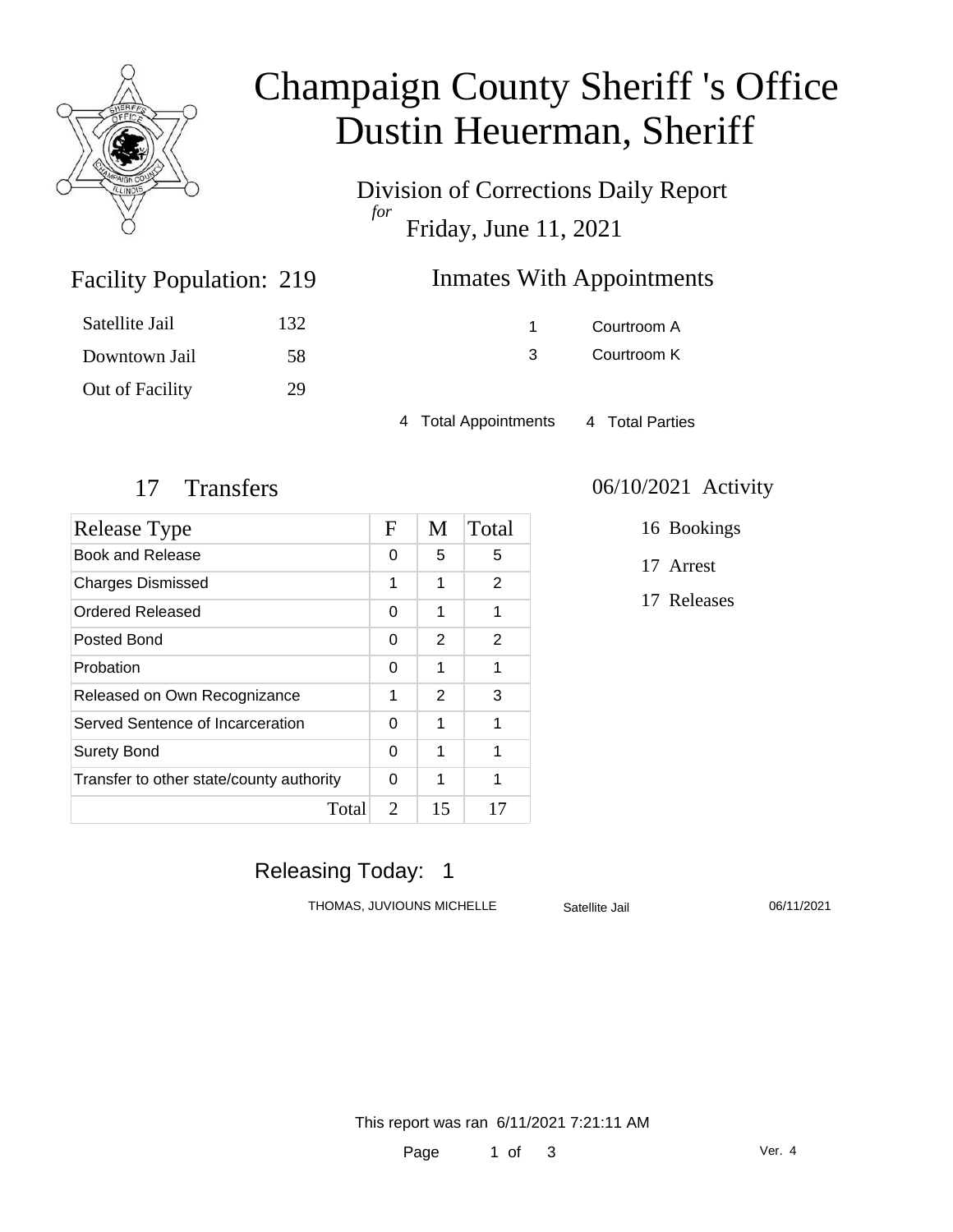

# Champaign County Sheriff 's Office Dustin Heuerman, Sheriff

Division of Corrections Daily Report *for* Friday, June 11, 2021

#### Custody Status Count

- Electronic Home Dentention 24
	- Felony Arraignment 2
		- Felony Other 1
	- Felony Pre-Sentence 7
		- Felony Pre-Trial 127
	- Felony Sentenced CCSO 5
	- Felony Sentenced IDOC 28
	- Felony Sentenced Other 1
		- Hold Other 1
	- Hold Sentenced CCCC 1
	- Hold Sentenced IDOC 1
	- Misdemeanor Arraignment 2
		- Misdemeanor Other 1
		- Misdemeanor Pre-Trial 7
			- Petition to Revoke 3
			- Remanded to DHS 7
		- Traffic Sentenced CCSO 1
			- Total 219